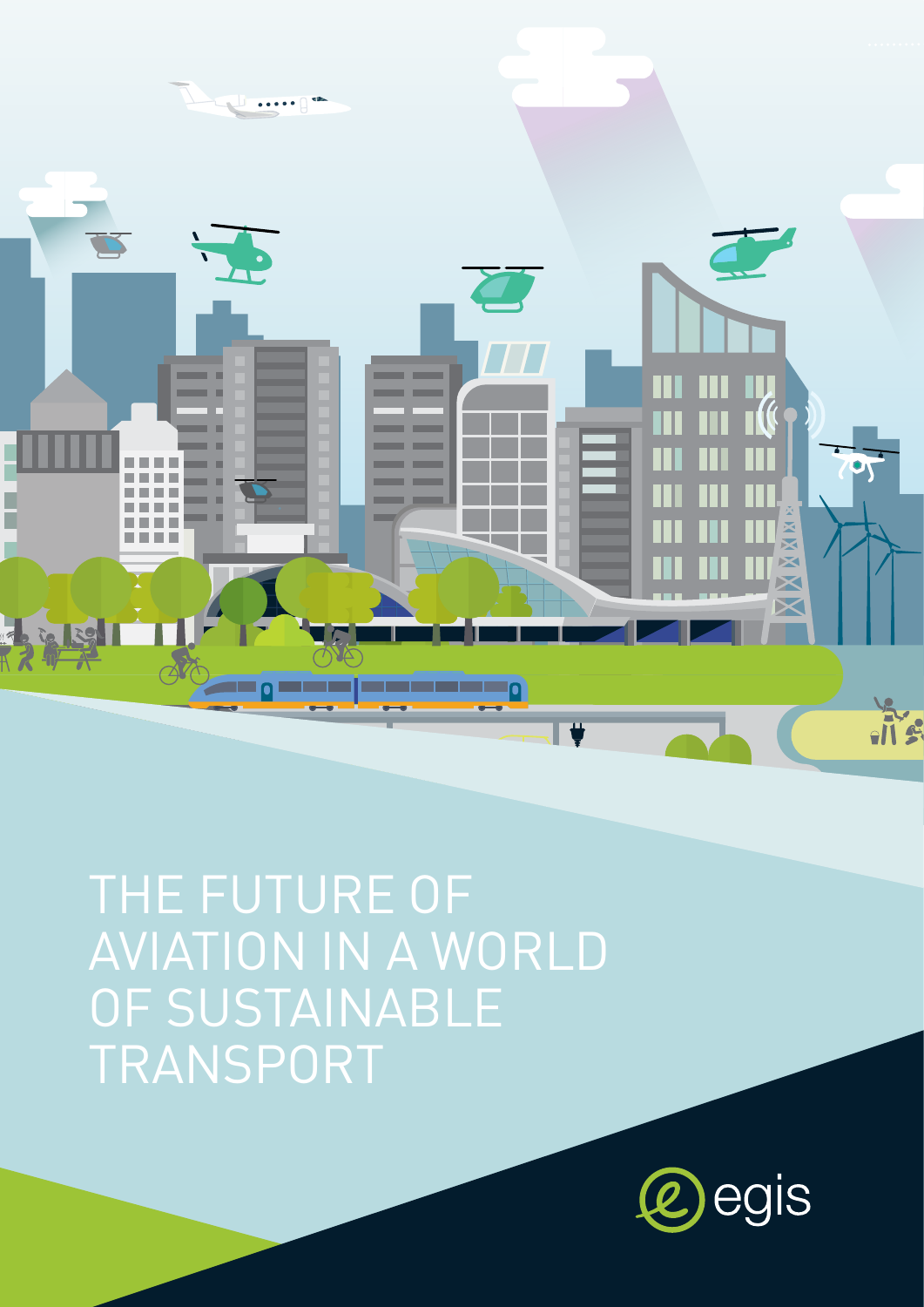ACI - World Airport Traffic Reports 2010 and 2019 Lufthansa Consulting - Revamping passenger demand models for a post-COVID aviation world (2020) Economist Intelligence Unit - Long-term macroeconomic forecasts: Key trends to 2050 (2015) European Investment Bank - 2nd EIB Climate Survey (2020)

**<sup>5</sup>**FlightGlobal - ICAO welcomes government support for aviation sector (2020) **<sup>6</sup>** Transport & Environment - Airline Bailout Tracker (2020)

In the past, air transport's practicality and the lack of realistic substitutes for medium and long-haul travel have made aviation the sector of choice for enabling connectivity. However, recent years have been marked by a blow to public perception of air transport, prompted by the environmental concerns regarding climate change. The notion of "Flygskam" - or flight shaming - emerged from Sweden in 2019 (where a 9% fall in domestic air passengers and a 4% drop overall was recorded in the same year) and spread across western Europe<sup>4</sup>.

Air transport plays a vital role in economies. The number of flights increased by approximately 38% between 2010 and 2019<sup>1</sup> and is still expected to resume a strong long-term growth globally despite the COVID-19 crisis2 , albeit below 2019 levels for the years to come.

> COVID-19 then plunged the aviation industry into an unprecedented crisis, with various governments stepping in to support manufacturers, airlines, airports, and ANSPs alike<sup>5</sup>. However, many are calling for aviation to use this period of reduced demand and enforced change to accelerate green initiatives, even to the extent of attaching conditions to support financing packages<sup>6</sup>.

This can mainly be attributed to strong forecasted growth in developing countries<sup>3</sup>, especially in middle class populations, driving the need and market for greater local and global connectivity within these regions.

03 **INTRODUCTION** 

 $04$ AVIATION EMISSIONS AND CLIMATE CHANGE

> In this paper, we will lay out the issues that aviation is facing with regards to emissions, how these issues are changing mindsets amongst consumers and policy makers, trends in alternative modes of transport and their disruptive potential, the place of aviation in the global economy, and a way forward for businesses, governments, and regulators alike.

08

## 23

22

# CONTENTS

06 EVOLVING MINDSETS AND POLICY

14 THE ECONOMIC ADVANTAGE

20 SECURING THE FUTURE OF AVIATION

ALTERNATIVE FORMS OF TRANSPORT

### n9

COMPETITION IN THE SHORT HAUL TRAVEL SEGMENT

12 THE HIGH COSTS OF HIGH SPEED

17 THE HARSH REALITY OF EMISSIONS AND THEIR MITIGATION

STRATEGIC RESPONSES - GOVERNMENTS, INSTITUTIONS, AND REGULATORS

STRATEGIC RESPONSES - AVIATION ORGANISATIONS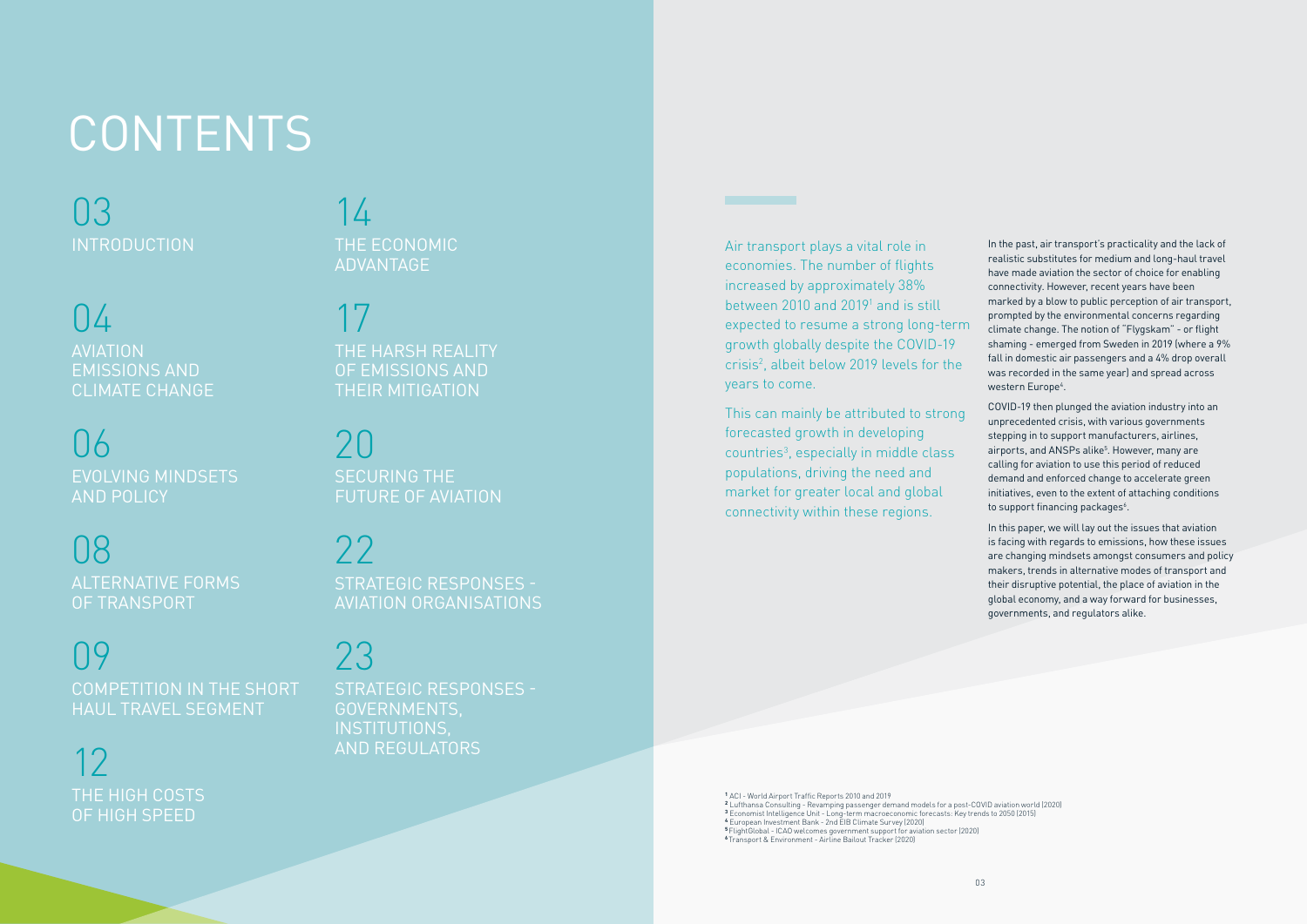#### **EVOLUTION OF CO2 EMISSIONS BY SECTOR (1990-2016)**



While the effects of CO2 emissions on the climate have been recognised for the past decades, making them a priority target for mitigation efforts, impacts from non-CO2 emissions cannot be ignored. The European Aviation Safety Agency (EASA) argues in a recent report that non-CO2 climate impacts from aviation activities (such as contrails, NOx, soot produced by engines, etc.) are at least as important as those of CO<sub>2</sub> emissions<sup>7</sup>

The primary environmental impact of aviation stems from the heat, noise, ultrafine particles, and gases emitted by aircraft engines, contributing to ecosystem and climate change. The Intergovernmental Panel on Climate Change (IPCC) considers that these emissions contribute to 4.9% of human-caused climate change.

Currently, direct CO2 and non-CO2 emissions from aviation are estimated to account for about 3% of the EU's total greenhouse gas emissions and 13% of all transport related emissions<sup>8</sup>. While these figures may

Unlike CO2 impacts, which directly correlate to the amount of fuel burned, the complexity of measuring non-CO2 climate impacts - and the uncertainty regarding trade-offs between the various impacts - makes targeted action in this area more challenging.

not seem high, in an increasingly mobile world, global aviation emissions are approximately 70% higher than in 20059 due to rising demand. Furthermore, back in 2019 ICAO estimated that by the year 2050 CO2 emissions from international aviation could grow by 300%10 beyond pre-COVID-19 levels.

Indeed, transport as a whole is one of the few industries which had not seen a reduction in total emissions over the past 30 years (prior to the COVID-19 crisis).

As other sectors of the economy and means of transport are set to become even greener through electrification, aviation is increasingly becoming responsible for a larger portion of global climate change driven by aviation traffic growth and significant emission reductions in other industries.

That said, aviation is also becoming greener. Engines are becoming more efficient, and aircraft more aerodynamic and lighter through advanced technology. However, the increase in demand has outstripped these improvements, meaning that the net output of emissions is increasing.

Unlike other industries, the physics behind modern day flight makes it difficult for aviation to immediately move away from fossil fuels without adding considerable limitations on aircraft performance.

Very much like road transport a few decades ago, cleaner alternatives to kerosene combustion engines are not viable solutions today; and while advancements are being made through ever more fuel efficient aircraft, sustainable aviation fuels, hydrogen powered engines, and hybrid propulsion, public pressure on policy makers to address environmental concerns is increasing.

**7** EASA - Updated analysis of the non-CO2 climate impacts of aviation and potential policy measures pursuant to the EU Emissions Trading System Directive Article 30(4) (2020)

**8** European Environment Agency

**9** Reuters - Explainer: How the aviation industry's carbon offsetting scheme will work (2019)

**<sup>10</sup>** ICAO - Environmental Trends in Aviation to 2050 (2019)

# AVIATION EMISSIONS AND CLIMATE CHANGE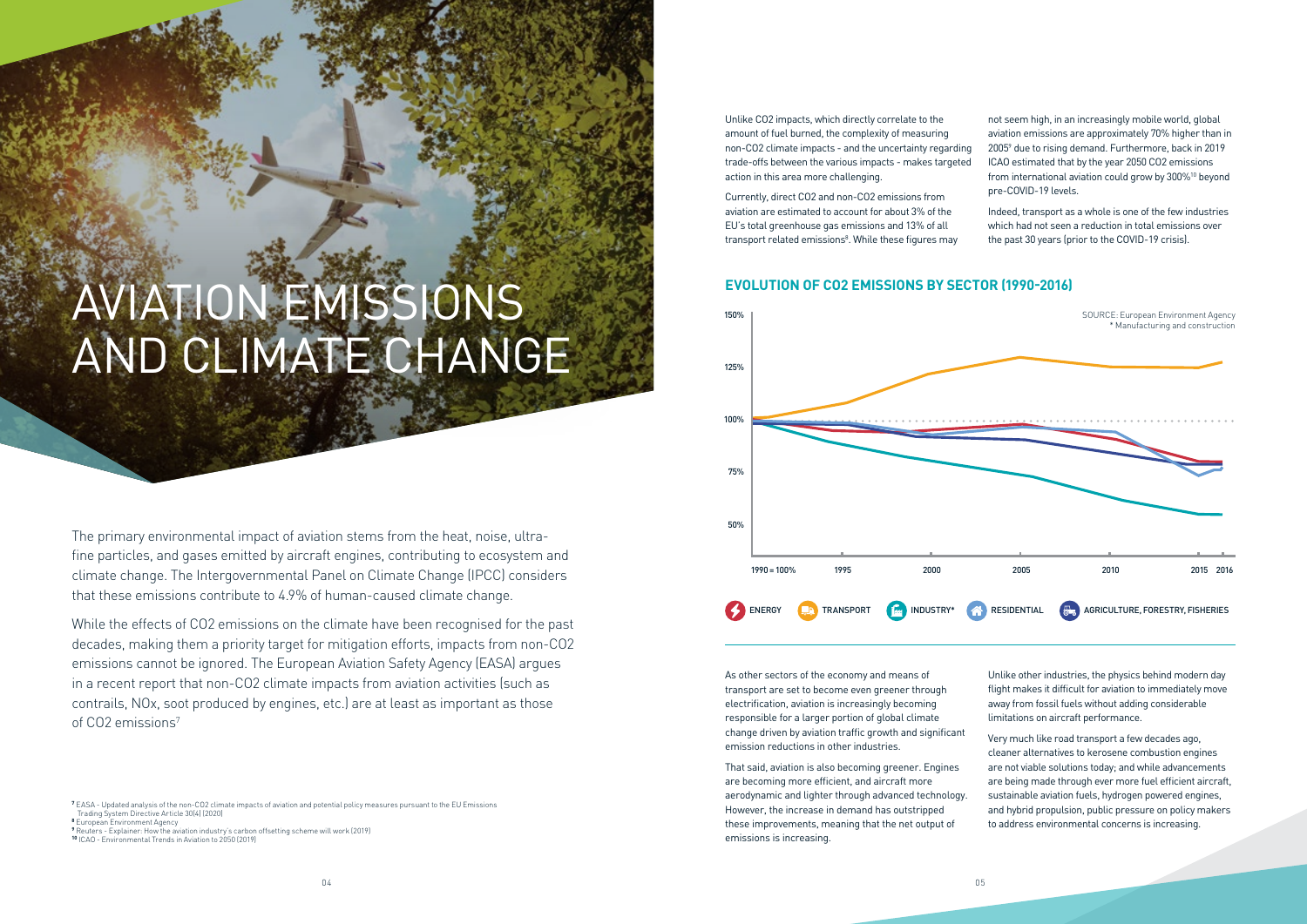These figures give an insight into how people are beginning to look at travel differently. They also show that more people want action taken than are willing to act. This paradox suggests that demand alone in the current world may not be a strong driver for change.

to three hours<sup>13</sup>, motivated by city-centre departure and arrival points and relatively short waiting times.

Employers around the globe are starting to review their travel policies, driven by employees reconsidering the necessity of travel in a new era of video conferencing. Some of the most environmentally conscious employers are even starting to make it easier for staff to take greener leave by offering employees additional 'paid travel leave' should they choose to travel via train in order to compensate for the additional travel time required<sup>14</sup>.

High-speed trains are being considered as a viable substitute to short haul flights more seriously than ever before. A survey from UBS Evidence Lab in four European countries and China suggested that leisure travellers would tolerate up to six hours on a train and that business travellers in Europe would accept up to four hours compared with a general consensus of two

In October 2019, the European Investment Bank (EIB) surveyed 28 088 citizens of the then 28 EU member states (including the UK) on their likelihood to support a ban on short-distance flights to fight climate change. Results showed that 62% favoured a ban and an even greater majority of 72% said they would support a carbon tax on flights<sup>11</sup>. Complementing this, a survey carried out by OAG, a global travel data provider, on over 2000 travellers in January and February 2020 identified that one in two travellers would be willing to take a greener mode of transportation even if it took longer than the typical flight<sup>12</sup>.

Governments and organisations are beginning to realise the extent to which aviation's emissions present a major threat to long term environmental targets - driven by air traffic growth predictions, the amplified effects of highaltitude emissions relative to those at ground level, and the lack of practical alternatives to kerosene powered engines in the short-term<sup>15</sup>.

### EVOLVING MINDSETS AND POLICY

For example, some measures that governments and regulators could consider implementing could make flying less appealing by increasing environmental taxes on flying, taxing those individuals who fly most often, or even banning frequent flyer and loyalty programmes which have a legacy of incentivising passengers to stick to air travel, and even to travel on inefficient routes (consisting of layovers rather than direct flights). Sweden introduced such environmental taxes back in 2018 with France also following suit in 2020 and the Netherlands in 2021<sup>16</sup>.

of a state bail-out package, will have to drastically reduce domestic flights on routes where there is a rail alternative with a duration of less than 2.5 hours)18 and insisted that a tenth of the EUR 15 billion support package provided to the aerospace industry be spent on speeding up the development of a carbon-neutral, hydrogen-powered plane by 2035<sup>19</sup>.

In the longer run, the EU's new Green Deal is set to be a major driver for coordinated policy change at a European level, setting the scene for decarbonisation of the economy and laying out plans to ensure that transport prices reflect its impact on the environment and health. Naturally, all aspects of aviation are in the spotlight, including air traffic management as the statement paves the way for work to 'restart' on adopting the proposal on a truly Single European Sky in the view of achieving significant reductions in aviation emissions<sup>21</sup>.

These trends are naturally contributing to increased pressure on governments and policy makers to tackle the impact of air transport on the environment. Such measures will certainly result in pressures on and changes to the operating environments of actors across the aviation value chain (aerospace manufacturers, airlines, ANSPs, and airports alike).

Governments are also looking to provide advantageous market conditions for less carbon intensive transport. This has already begun, for example, the German government has cut VAT on long-distance train travel from 19% to 7%, immediately and directly resulting in lower cost long-distance train travel for customers<sup>17</sup>. The French government has taken this a step further, by setting anti-competitive measures on rail-air shorthaul domestic travel (whereby Air France, as a receiver Although these measures are ambitious, their effectiveness is questionable. The challenge with the French competitive measures is that other domestic carriers will likely take over many of Air France's dropped routes as rail is no more attractive to the paying customer than it was before the pandemic. And while hydrogen has significant potential to reduce the climate impact of aviation, the need for larger onboard tanks would necessitate costly and extensive aircraft redesigns along with supply-chain overhauls to become prevalent. The required investments are estimated to lead to an increase in airline operating costs of USD 5-10 per passenger<sup>20</sup>. However, this cost increase could be less consequential than potential carbon taxes on flight tickets.

- **<sup>16</sup>** The Economist Flying into a Storm, The World in 2020 (2019)
- **<sup>17</sup>** The Guardian Germany cuts fares for long-distance rail travel in response to climate crisis (2020) **<sup>18</sup>** FlightGlobal - French government sets green conditions for Air France bailout (2020)
- **<sup>19</sup>** Reuters France bets on green plane in package to 'save' aerospace sector (2020) **<sup>20</sup>** Hydrogen-powered aviation. A fact-based study of hydrogen technology, economics, and climate impact by 2050 - Clean Sky 2 JU and Fuel Cells and Hydrogen 2 JU (2020)
- **<sup>21</sup>** European Commission The European Green Deal (2019)

SOURCE: 2019-2020 EIB climate survey (2019)



**<sup>11</sup>** Reuters - Ban short-haul flights for climate? In EU poll 62% say yes (2019) **<sup>12</sup>** OAG - A greener world of travel: Why it still matters and how to get there (2020) **<sup>13</sup>** UBS Evidence Lab (survey of 1000 people)

**<sup>14</sup>** BBC - Some firms give more time off to those who shun plane travel (2019) **<sup>15</sup>** Environmental Protection UK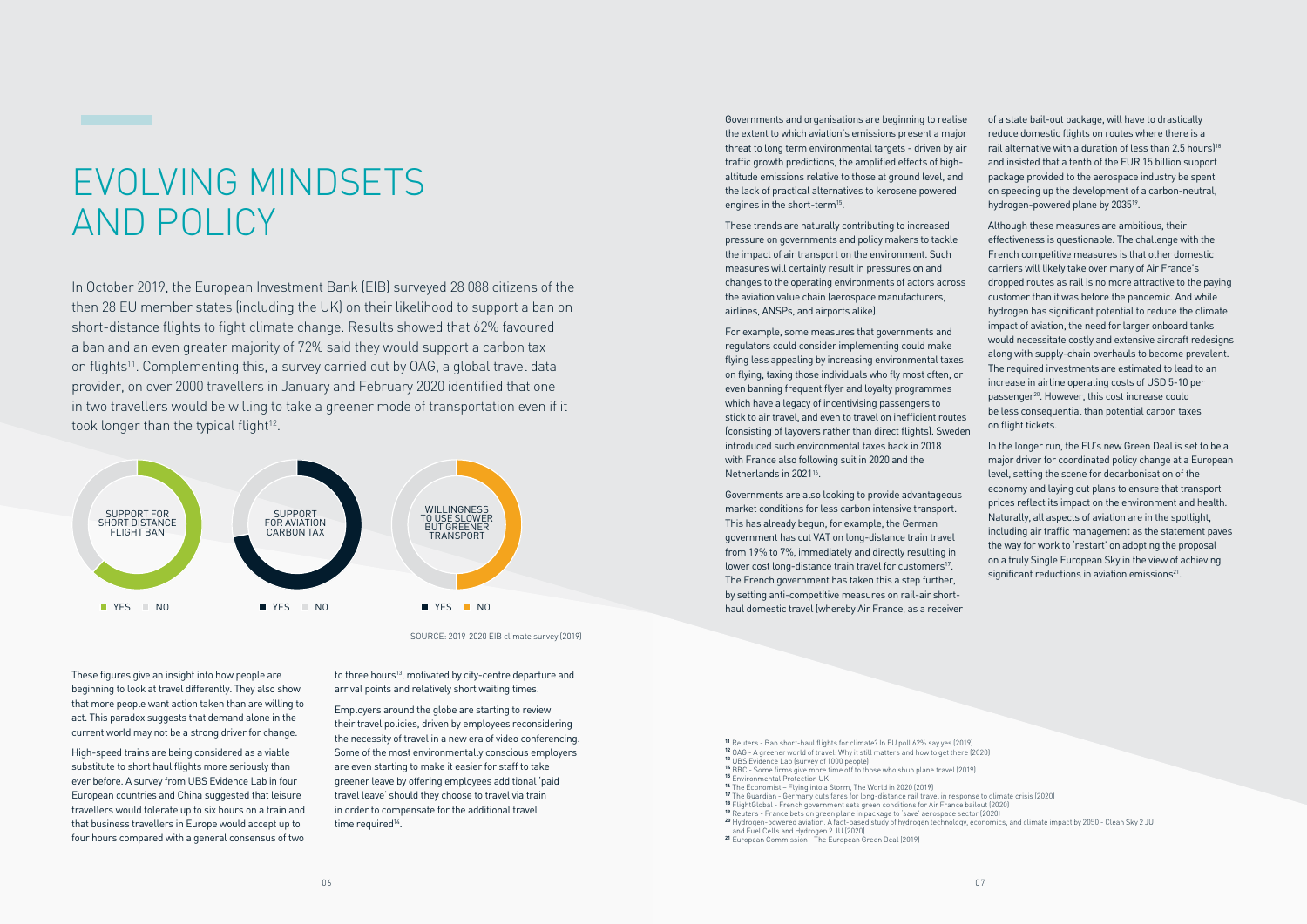### COMPETITION IN THE SHORT HAUL TRAVEL SEGMENT

On a European level, the size of high-speed rail networks is growing considerably. Given that the European high-speed rail network was blasted as an 'ineffective patchwork of poorly connected national lines' by the European Court of Auditors in 2018, institutions have doubled down on efforts, investments, and the creation of legal powers to ensure that countries make rapid progress towards completing a core network. In fact, UBS (a multinational investment bank) expects Spain, France, Germany, and Italy to add a total of 800 high-speed trains to the network by 2030 and for over EUR 100bn to be invested on an EU level. China is following suit with an expected CNY 800bn (EUR 103bn) to be spent on their domestic network over the same period<sup>22</sup>.

Considering the above trends, the busiest European and global city air route pairs may look very different in the future. All of these city pairs are economically important domestic air routes, and many ideal target markets for high-speed ground transport.

However, this social and political shift comes at the same time as major developments in alternative forms of transport.

In parallel, the European long-distance passenger-rail market is going through a phase of mass liberalisation (introduced by the EU railway packages), guaranteeing market access by reducing competitive and technical asymmetries among national networks. This regulatory

overhaul will present incumbents and new entrants with the opportunity to open new routes between towns, cities, and countries and exploit potential that was previously untapped, consequently improving frequency and affordability on international routes. UBS expects this to boost the sector's market opportunity to EUR 11bn by 2022, almost double that estimated by the European rail industry body UNIFE.

Furthermore, innovations in the medium-distance travel segment which not so long ago seemed very farfetched, such as maglev and Hyperloop technology, are gradually materialising. Virgin Hyperloop One announced its ambitions for a service to be up and running by 2029 (with Indian lawmakers having given it the stamp of approval as a 'public infrastructure project'), while Central Japan Railways plans to link Tokyo with Nagoya (approximately 350 km) via maglev train by 2027. These solutions could deliver affordable ultra-high-speed mass transit systems which are significantly faster than high-speed trains, and greener than commercial jets when energy efficient during construction, run on clean electricity, frequent and near capacity, and enticing enough people away from air and road travel.



### ALTERNATIVE FORMS OF TRANSPORT

Most keen travellers nevertheless know that giving up the habit of flying is not as easy as it may sound. Noble intentions struggle to compete against the timeefficient and usually cheaper model of air transport (depending on the point of origin and destination).

| <b>ROUTE</b>   |                    |                           | <b>SEATS</b> |  |
|----------------|--------------------|---------------------------|--------------|--|
| <b>BCN-MAD</b> | Barcelona          | Madrid                    | 3,650,780    |  |
| <b>ABD-SAW</b> | Izmir              | Istanbul Sabiha<br>Gokcen | 3,171,479    |  |
| <b>ABD-IST</b> | Izmir              | Istanbul Ataturk          | 3,041,975    |  |
| <b>FRA-TXL</b> | Frankfurt          | Berlin Tegel              | 3,040,364    |  |
| LED-SVO        | St.<br>Petersburgh | Moscow<br>Sheremetyevo    | 2,999,008    |  |
| <b>AYT-SAW</b> | Antalya            | Istanbul Sabiha<br>Gokcen | 2,993,088    |  |
| ORY-TLS        | Paris Orly         | Toulouse                  | 2,908,372    |  |
| <b>OSL-TRD</b> | Oslo               | Trondheim                 | 2,887,403    |  |
| MUC-TXL        | Munich             | <b>Berlin Tegel</b>       | 2,832,560    |  |
| <b>BCN-PMI</b> | Barcelona          | Palma                     | 2,798,280    |  |

| <b>ROUTE</b>   |                        |                      | <b>SEATS</b> |  |
|----------------|------------------------|----------------------|--------------|--|
| CJU-GMP        | Jeju                   | Seoul Gimpo          | 17,426,873   |  |
| <b>CTS-HND</b> | Sappore<br>New Chitose | Tokyo Haneda         | 12,498,468   |  |
| <b>FUK-HND</b> | Fukuoka                | Tokyo Haneda         | 11,400,018   |  |
| <b>HAN-SGN</b> | Hanoi                  | Ho Chi Minh          | 10,253,530   |  |
| <b>MEL-SYD</b> | Melbourne              | Sydney               | 9,958,500    |  |
| BOM-DEL        | Mumhai                 | Delhi                | 8,230,822    |  |
| PEK-SHA        | Beijing Capital        | Shanghai<br>Honggiao | 8,117,461    |  |
| JED-RUH        | Jeddah                 | Riyadh               | 8,018,205    |  |
| HND-OKA        | Tokyo Haneda           | Okinawa              | 7,704,098    |  |
| <b>HND-ITM</b> | Tokyo Haneda           | Osaka Itami          | 7,248,300    |  |

#### **TOP 10 EUROPE** DOMESTIC ROUTES **TOP 10 GLOBAL** DOMESTIC ROUTES

SOURCE: OAG - OAG Busiest Routes 2019

**<sup>22</sup>** UBS research - By Train or Plane?' The Traveller's Dilemma after Covid-19 and amid Climate Change Concerns (2020) \*Pre COVID-19 estimates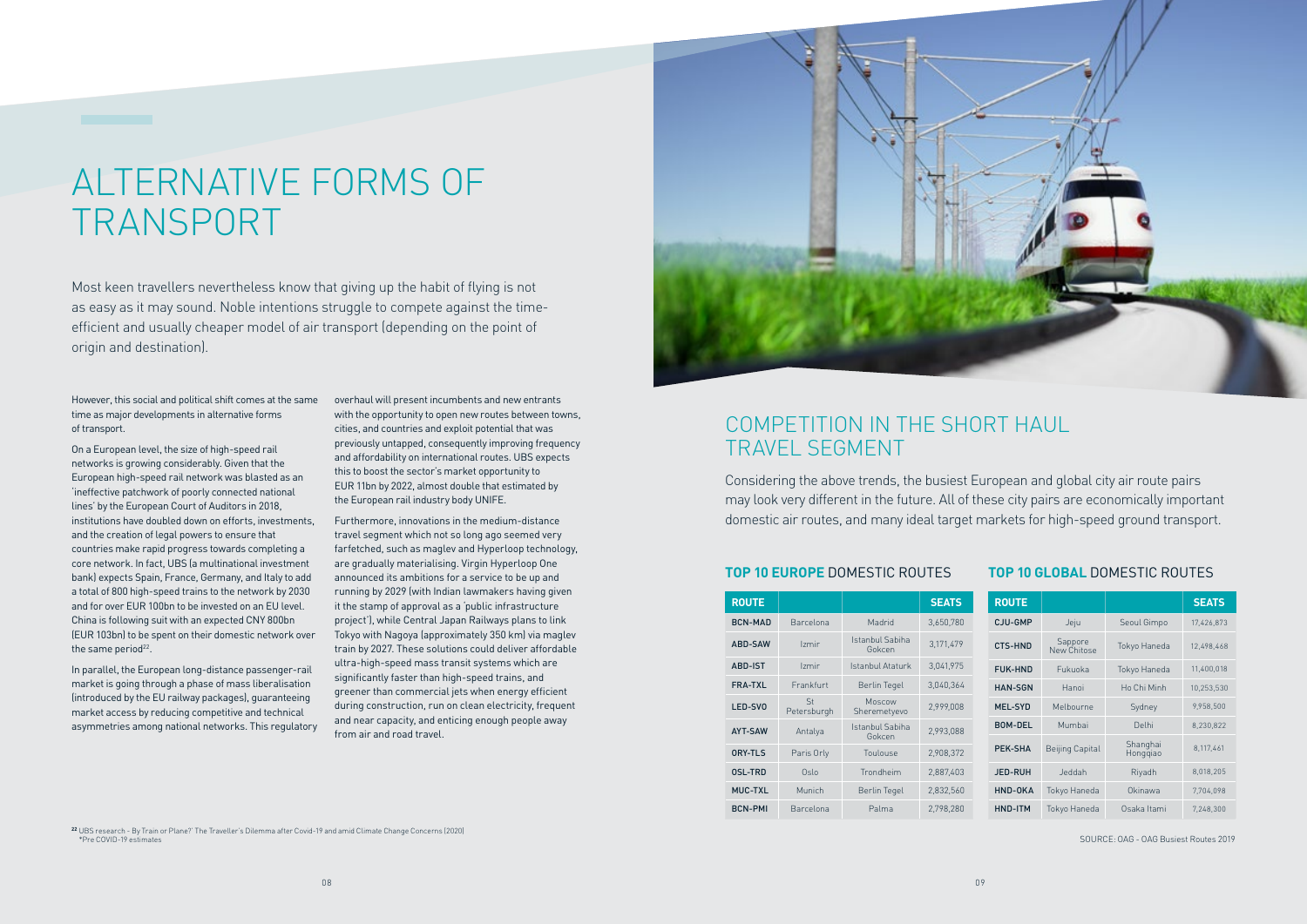In Europe, major high-speed rail projects have had highly disruptive effects on air transport routes.

Eurostar, which opened over 25 years ago, now connects the centre of London with those of Paris in 2h16, Brussels in 1h53, and Amsterdam in 3h52. Back in 1996, air transport capacity between London and Paris was estimated at 4.8 million seats $^{23}$ . In 2019, that figure was estimated at 2.7 million seats, representing a 44% reduction over a period where global air passenger numbers grew by over 200%24.

China, which has one of the largest middle-classes in the world and has been investing heavily in high-speed rail (very much in the way Europe and others are doing now), has seen similar competitive trends.

Since the opening of the first line in 2008, total rail passenger volume has grown exponentially. At 600 billion passenger-kilometres (pkm) in 2019, China's high-speed rail network produced more than four times as many pkm as those in Europe or Japan. As a result, some short-haul services have been completely withdrawn following the opening of high-speed rail lines, and others have considerably reduced services.

For example, while high-speed rail had no discernible impact on the air route between Beijing and Guangzhou (2000 km), demand for Beijing–Changsha flights (1400 km) only grew at a much slower rate, air passenger numbers between Beijing and Wuhan (1,100 km) dropped, and the reduction between Beijing and Zhengzhou (about 700 km) was so great that the air service was very substantially reduced.25

To the Chinese domestic traveller, the proximity of stations to city centres, reliability, freq uency, affordability, and comfort of high-speed rail are strong selling points for most middle-distance trips.

> This is likely to become an increasingly common trend around the developed world, as airlines adapt to maintain and expand levels of connectivity, while restrictions and anti-competitive measures come into place on short haul flights, as they have in France. However, it is important to remember that France is considered to have one of the most developed networks in the world and Paris Charles de Gaulle Airport (Air France's main hub) has high-speed rail links to major

metropolitan areas (including Brussels, Marseille, Lyon, Lille, Montpellier, Nantes…).

In reality, the world that we currently live in and its infrastructure has evolved in such a way that the direct economic benefits (and net present value (NPV)) of air transport investments are generally considered to be much higher than those of high-speed rail travel. The following section explores this more in detail.

| <b>AIRLINE</b>                             | <b>TRAIN COMPANY</b> | <b>AIRPORT</b>                       |
|--------------------------------------------|----------------------|--------------------------------------|
| Lufthansa<br>American Airlines<br>Emirates | Deutsche Bahn        | <b>Frankfurt Airport</b>             |
| <b>Austrian Airlines</b>                   | 0 <sub>BB</sub>      | Vienna International Airport         |
| Swiss International Airlines               | <b>SBB</b>           | <b>Zurich Airport</b>                |
| Air France                                 | <b>SNCF</b>          | Paris-Charles de Gaulle Airport      |
| <b>KLM</b>                                 | Thalys               | Amsterdan-Schiphol Airport           |
| American Airlines                          | Thalys               | Paris-Charles de Gaulle Airport      |
| United Airlines                            | Amtrak               | Newark Liberty International Airport |
| Not exhaustive                             |                      | SOURCE: Desk Research                |

**<sup>23</sup>** OAG - High Speed Rail Vs Air: Eurostar at 25, The Story So Far (2019) **<sup>24</sup>** World Bank - Air transport, passengers carried **<sup>25</sup>** World Bank - China's High-Speed Rail Development (2019)

Such developments are making airlines and airports rethink their operating models and are leading to the appearance of "rail-air" type alliances in key regions, by

which passengers can choose to book rail connections to/from certain cities/airports (as they would a connecting flight with the airline or codeshare partners).

SOURCE: World Bank - China's High-Speed Rail Development (2019)

Note: The competitive ranges of the three models are indicative. The air and high-speed rail (HSR) competitiveness was studied with a sample of 300-350kph lines. with a different price and speed assumptions of 200-250kph lines, the dominance range will be slightly different.

#### **COMPETITIVENESS OF HIGH-SPEED RAIL**



#### **EFFECT OF BEIJING-GANGZHOU HIGH-SPEED RAIL ON AIR TRAVEL**



BEIJING-GUANGZHOU (2,000km)

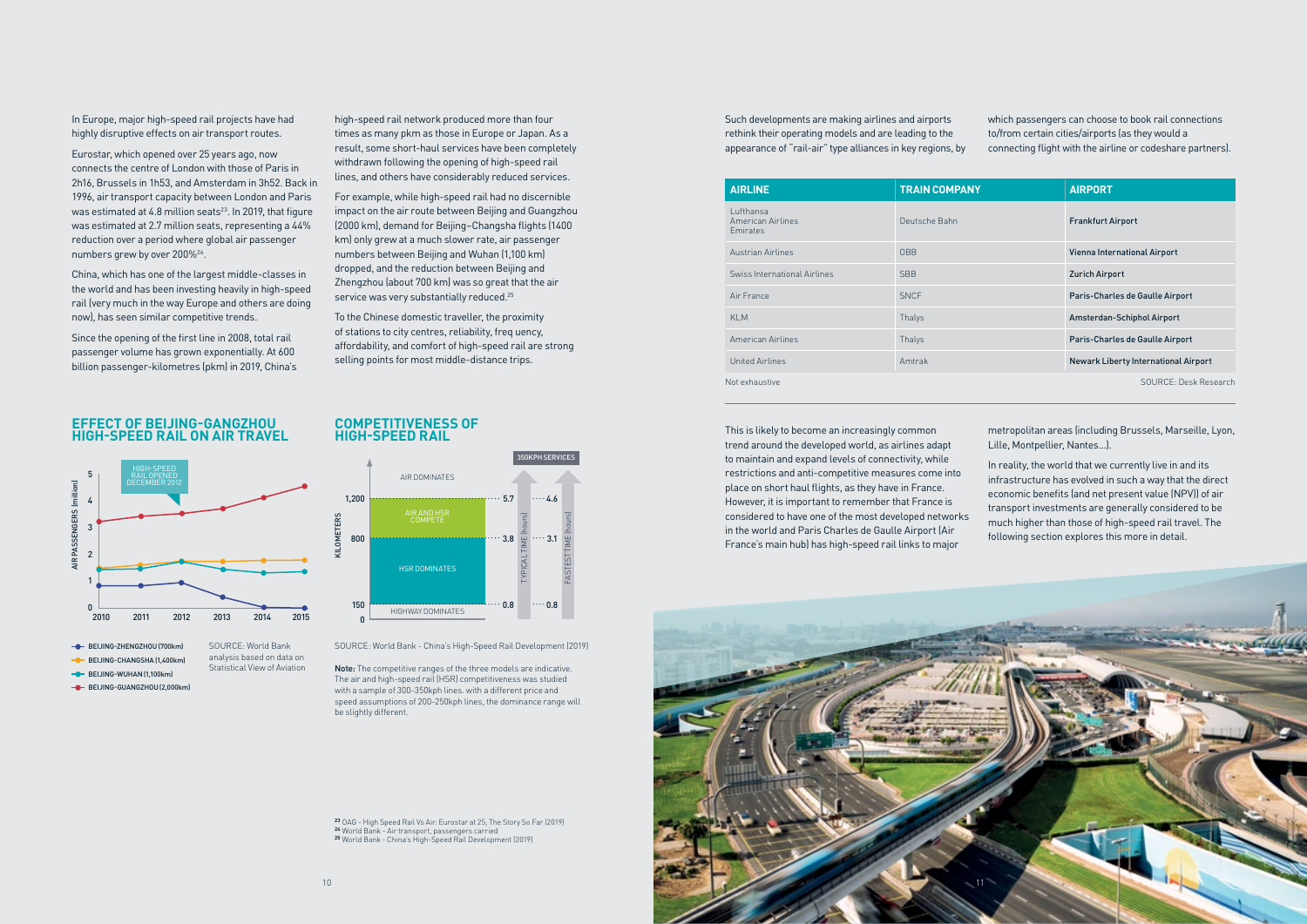**<sup>26</sup>** Financial Times - My first flight to Beijing's spectacular 'starfish' airport (2019)

**<sup>28</sup>** OECD International Transport Forum - The Economics of Investment in High-Speed Rail (2014)

| <b>TECHNOLOGY</b> | <b>PROJECT</b>             | <b>LINE LENGTH</b> | <b>COST PER KM</b> |  |
|-------------------|----------------------------|--------------------|--------------------|--|
| <b>RAIL</b>       | California High-Speed Rail | 600 km             | <b>USD 132m</b>    |  |
| <b>RAIL</b>       | High Speed 2               | 500 km             | <b>USD 233m</b>    |  |
| <b>MAGLEV</b>     | Shanghai Transrapid        | $30 \mathrm{km}$   | USD 58m            |  |
| <b>MAGLEV</b>     | Chuo Shinkansen            | $350 \mathrm{km}$  | <b>USD 236m</b>    |  |

SOURCE: Desk Research

For aviation, the average infrastructure costs are estimated on data for the 33 selected EU airports. SOURCE: EC - Sustainable Transport Infrastructure Charging and Internalisation of Transport Externalities: Main Findings (2019)



#### **AVERAGE INFRASTRUCTURE COSTS IN 2016 FOR PASSENGER MODES IN THE EU28 (€-cent/pkm, PPS adjusted)**

#### **MARGINAL INFRASTRUCTURE COSTS IN 2016 FOR PASSENGER MODES IN THE EU28 (€-cent/pkm, PPS adjusted)**



### THE HIGH COSTS OF HIGH SPEED

High-speed transport projects, while boasting many economic and social benefits, come at a cost correlated to their size (and hence, to the transport distance and network). This cost is naturally due to the need for physical infrastructure along the route and physical restrictions of geography and urban areas. Furthermore, most projects today need to be started from scratch, which exposes governments and financers to lengthy returns on investments, considerable risks, and high costs.

> The price tags of the above infrastructures often dwarf those of aviation infrastructure projects, such as Beijing's latest mega-airport, officially costing CNY 80bn (USD 11bn in 2019 values)<sup>26</sup>. Analysis for the European Commission showed that average and marginal infrastructure costs of passenger transport in the EU28 are significantly higher for rail transport than for aviation<sup>27</sup>.

Furthermore, the Organisation for Economic Cooperation and Development (OECD) identified the different objectives of various high-speed rail schemes in a roundtable report on the economics of investment in high-speed rail<sup>28</sup> as presented below. Interestingly, aviation infrastructure developments often claim the same benefits for all the objectives listed below except for environment, which has only recently become an objective of high-speed rail.

So while high speed land based transport is a proven competitor for aviation on short-haul routes, the economic characteristics and overall negative net present value (NPV) mean that such transport networks would struggle to provide a compelling business case (and hence be a suitable substitute for air transport on long/medium-haul routes) in countries/regions where geography, public budgets, or sociodemographic factors may make investment in road or air transport networks much more attractive.

| <b>FRANCE</b> | <b>JAPAN</b> | <b>CHINA</b> | <b>ITALY</b> | <b>UK</b> | <b>CHINESE TAIPEI</b> | <b>SPAIN</b> |
|---------------|--------------|--------------|--------------|-----------|-----------------------|--------------|
|               |              |              |              |           |                       |              |
|               |              |              |              | (KS2)     |                       |              |
|               |              |              |              | (HS1)     |                       |              |
|               |              |              |              |           |                       |              |
|               |              |              |              |           |                       |              |
|               |              |              |              |           |                       |              |
|               |              |              |              |           |                       |              |
|               |              |              |              | (HS1)     |                       |              |



SOURCE: OECD International Transport Forum - The Economics of Investment in High-Speed Rail (2014)

The cost of California's high-speed rail project (600 km) for instance grew to USD 79bn in 2019, a development that renewed calls for it to end. Similarly, the UK's controversial HS2 (high-speed 2) project (500km), initially budgeted in 2012 at GBP 32.7bn was officially reestimated in 2019 to cost GBP 88bn (USD 117bn in 2019 values). While maglev also claims economical solutions compared to rail , Shanghai's relatively short maglev line (30km) cost approximately RNB 10bn (USD 1.7bn in 2019 values) to build, and Japan's 350 km one will cost around JPY 9tn (USD 83bn in 2019 values).

Such variations in costs amongst different project is attributable to many factors including the extent of geographical and urban obstructions, distribution of population, integration with existing infrastructure, workforce skills, and more. These capital costs will also influence average passenger fares to varying extents depending on demand, costs of capital, and ticketing models.

**<sup>27</sup>** European Commission - Sustainable Transport Infrastructure Charging and Internalisation of Transport Externalities: Main Findings (2019)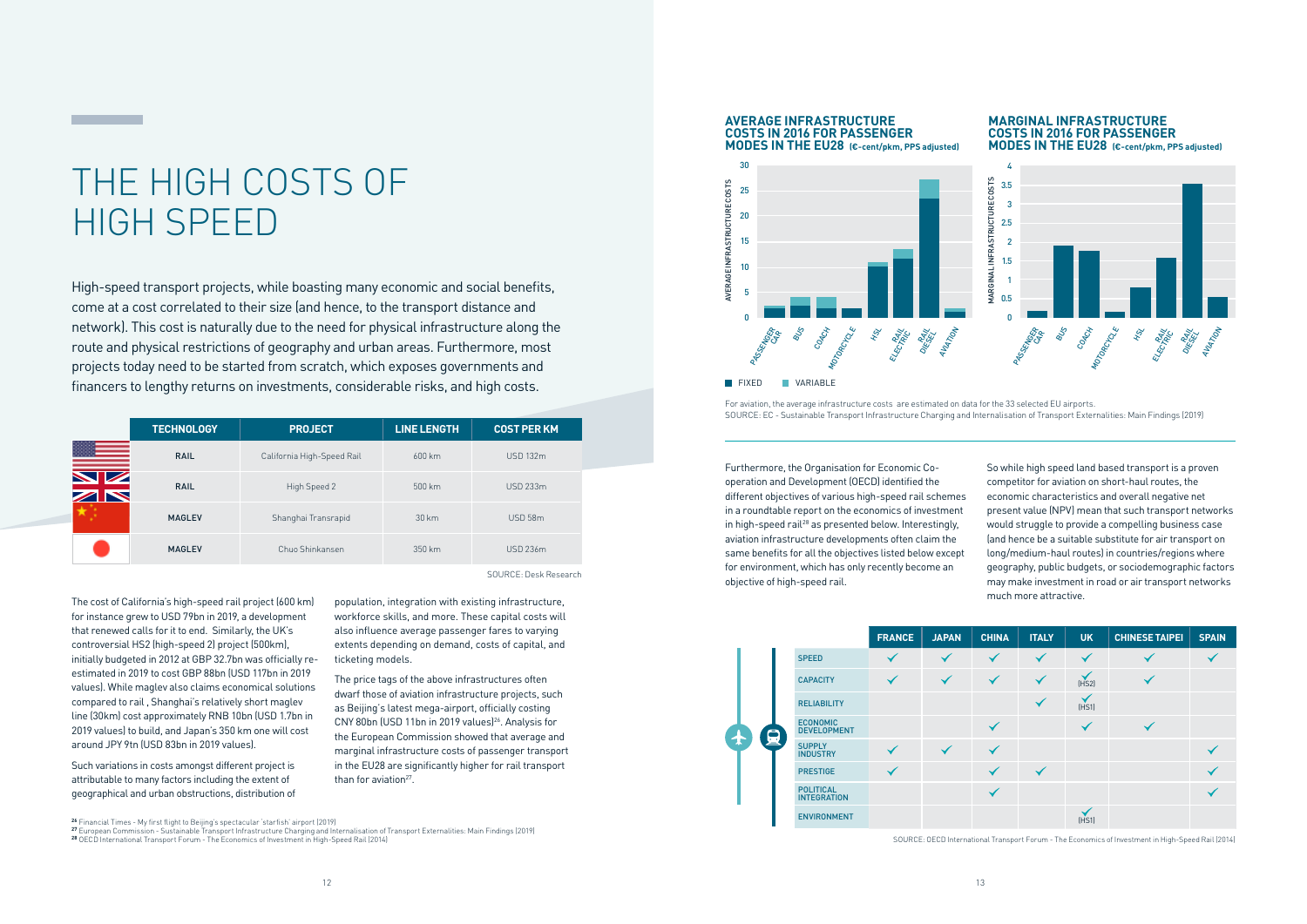**<sup>29</sup>** I.e: Spending by the 57% of tourists which travel via the air. **<sup>30</sup>** ATAG - Aviation Benefits Beyond Borders (2020)

The COVID-19 crisis has given us an insight into what a world without air transport looks like, and how drastically industry profits can deteriorate with variations in demand. Companies began to struggle financially one after the other. Fleet orders were cancelled, thousands were laid off, and bankruptcies were filed, creating a knock-on effect across the global economy. The tourism industry (which represented a considerable portion of GDP for many countries across the globe) entered immediate decline<sup>31</sup>. Supply chains seized up as passenger flight cancellations (which carried more than half of air cargo prior to COVID-19) made it more difficult and costly to move fresh food, mail, and high value goods around the world<sup>32</sup>.

According to Oxford Economics, the economic activity and jobs supported by aviation dropped by more than 50% to USD 1.7 trillion and 46 million jobs respectively as a result of the pandemic.

**<sup>31</sup>** The Guardian - Covid-19 throws Europe's tourism industry into chaos (2020)

**<sup>32</sup>** Wall Street Journal - You've Got Mail...Finally: The Pandemic Is Jamming Up the World's Post (2020)

SOURCE: ATAG - Aviation Benefits Beyond Borders (2020)

SOURCE: ATAG - Aviation Benefits Beyond Borders (2020)

#### **DIRECT EMPLOYMENT IN AIR TRANSPORT BY SEGMENT**

#### **AVIATION'S GLOBAL EMPLOYMENT AND GDP IMPACT**



#### **ECONOMIC ACTIVITY SUPPORTED BY AVIATION**



## THE ECONOMIC ADVANTAGE

However, estimates by Oxford Economics of the economic value generated by aviation's direct, indirect, induced, and leveraged $^{29}$  pre-pandemic activity amounted to 87.7 million jobs and USD 3.5 trillion in GDP annually.<sup>30</sup>

Air transport requires significant infrastructure at points of arrival and departure (airports) and to a certain extent along the route (air navigation services). Nevertheless, it can currently offer considerably larger economies of scale and greater flexibility at less of a financial and commercial risk than high-speed rail. Furthermore, airports can ensure links to virtually any other airport in the world, not simply those along a set route. For this reason, air transport has always been considered the most efficient way of linking most cities, regions, and countries.

Thanks to these factors, globalisation, and technological advancements air transport has historically doubled in size every fifteen years and grown faster than most other industries, closely tracking the trend of global economic growth.



In a pandemic free world, the aviation industry is a powerhouse of economic activity, directly creating jobs at aerospace manufacturers, airlines, airports, and air navigation service providers. Aviation activities directly generated an estimated 11.3 million jobs and added approximately USD 961.3 billion to global GDP annually.

This economic importance of aviation however goes even further than direct impacts, demonstrating the breadth of air transport's economic reach. These include the jobs and output generated by suppliers to the air transport industry, by the spending of wages of those directly or indirectly employed in the sector, by the business enabled by air travel and cargo, and by the general effect of globalisation relying on fast and costefficient connectivity.

Given this breadth and the complexity of the world we live in, it is difficult to determine the actual impact of all the economic, social, or political benefits of air transport.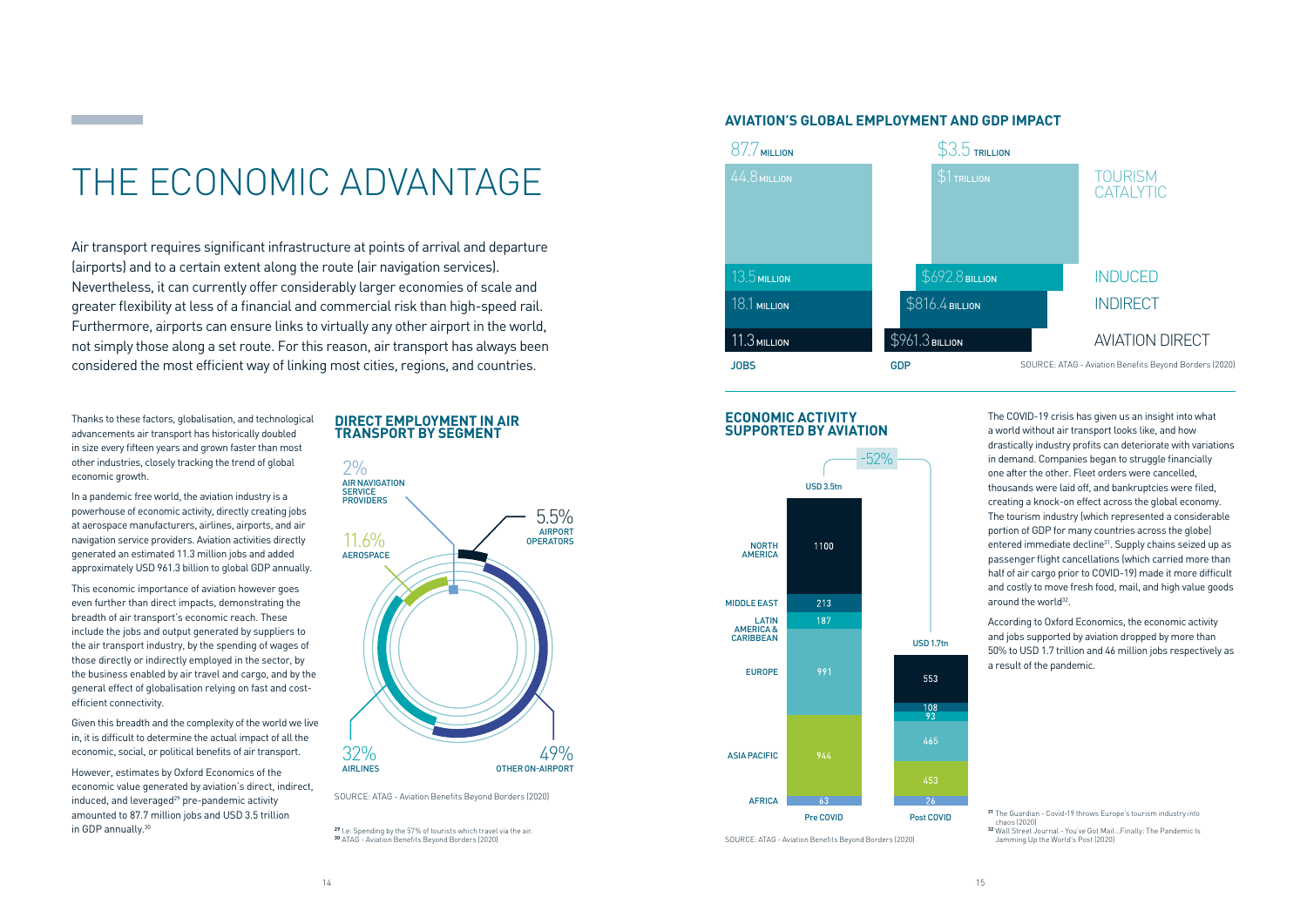The crisis highlighted how essential aviation is in our global village. As travel restrictions around the world wiped out even the longest standing airline routes, governments and aviation worked together to quickly repatriate citizens, efficiently ship medical equipment, and even reallocate production and human resources to healthcare.

Very quickly, much of the developed world announced support packages for the aviation industry, providing equity injections, loans, and other various arrangements to manufacturers, airlines and ANSPs alike to keep the industry afloat. Such support comes as a reminder of the reality that very few governments will be willing to turn their backs on aviation or to take drastic measures to reverse the growth of air transport.

> that from industry and power generation combined). However, aviation only accounted for 10% of the decrease during the pandemic, despite the slowdown dominating the headlines $33$ .

**<sup>33</sup>** Le Quéré, C., Jackson, R.B., Jones, M.W. et al. - Temporary reduction in daily global CO2 emissions during the COVID-19 forced confinement. Nat. Clim. Chang. 10, 647–653 (2020)

[policies/transport\\_en](https://ec.europa.eu/clima/policies/transport_en)

## THE HARSH REALITY OF EMISSIONS AND THEIR MITIGATION

Despite aircraft being considered the highest emitting mode of transport per passenger km, road transportation accounts for over 70% of total transport emissions in the EU whereas civil aviation makes up 13.4% in comparison. Further evidence of this also came to light during the height of the COVID-19 pandemic. Daily global emissions of CO2 fell by 17% at the peak of the shutdown, mainly driven by the 43% decline in surface transport emissions (the same figure as



Furthermore, road transport is generally considered to be more substitutable, and currently offers more mature energy alternatives than air transport.

For these reasons, aviation has historically been subject to less drastic taxation than the automotive industry, which emerges as a more economically efficient and impactful target for eco-taxation.



ROAD TRANSPORT AVIATION MARITIME **O** RAILWAYS<sup></sup> OTHER **TRANSPORTATION**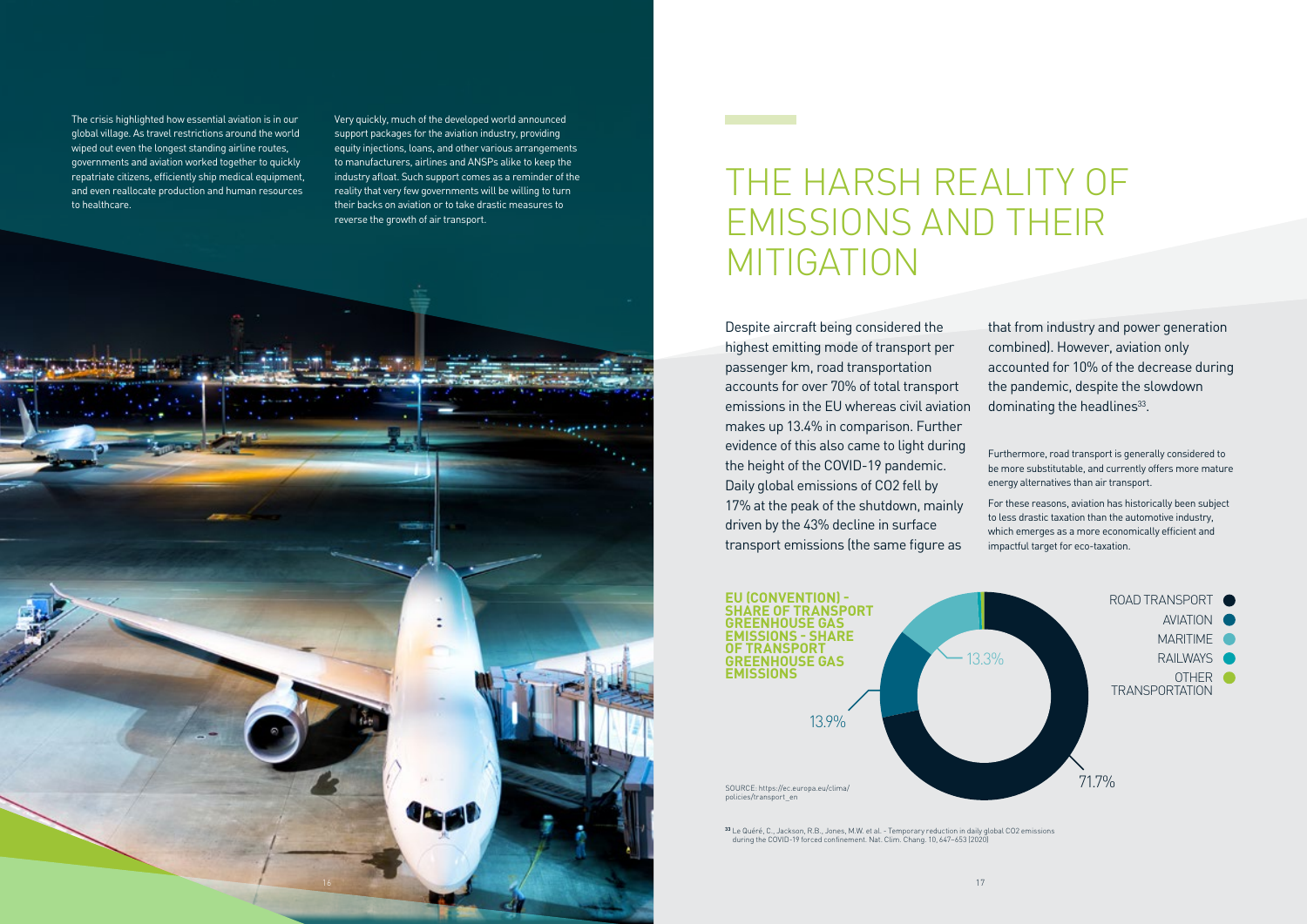While as of today, the 88 states that will take part in CORSIA represent 77% of international aviation activity, much of the traffic growth will likely remain out of the scheme's scope as a result of strong middle and urban class growth in Africa, Asia, and Latin America, hence fuelling demand for domestic and international air transport links in these regions.

This foreseen growth in aviation will naturally come with consequent effects on global emissions, especially considering that low capital availability and sector regulation in the mentioned regions could lead to prevailing fleets of older, less efficient aircraft.

#### **EMISSIONS FROM DIFFERENT MODES OF TRANSPORT** EMISSIONS PER PASSENGER PER KM TRAVELLED

#### **INDEXED POPULATION GROWTH** (BY U.N. DEVELOPMENT GROUPS)

The most common approach to date for tackling aviation emissions has been through offsetting schemes, which are a major part of much of the industry's "net zero" commitments and the Carbon Offsetting and Reduction Scheme for International Aviation (CORSIA).

the past have been branded by some as "greenwashes"34 as they essentially allow polluters to purchase offsets, rather than reducing their actual emissions<sup>35</sup>.

ICAO's CORSIA is a first of its kind as a global industry response to climate change. The aim of the scheme is to cap air transport CO2 emissions at 2019 levels through offsetting, mitigating the environmental impact of flying, even as passenger traffic is forecast to grow.

> Many argue that this tweaking of the baseline defeats the purpose of the three-year-long pilot scheme, as emissions growth is unlikely to climb back above 2019's levels and CO2 emissions will hence not be offset<sup>36</sup>.

Airlines will have to purchase emissions reduction offsets from other sectors to compensate for any increase in their own emissions (or alternatively, use specific lower carbon fuels). Buying an offset essentially means buying a credit that has been verified as having reduced emissions elsewhere. Once airlines have bought this offset, they can use it to "cancel" their own emissions, removing the offset from "circulation".

CORSIA hence acts as a soft measure, mitigating an estimated 2.5 billion tonnes of CO2 between 2021 and 2035, and stabilising net CO2 emissions.

The scheme, however, has attracted considerable criticism as an offsetting scheme. Similar schemes in Nevertheless, offsetting may be well suited for the very human paradox mentioned earlier, where people seem keener for mitigation actions to be taken on aviation than they are to change their flying habits.

The underlying concern is that CORSIA offsetting is based on the Kyoto protocol Clean Development Mechanism (CDM), whereas it was found by a European Commission study that 85% of the offset projects used under the CDM either overestimated their impact or failed to reduce emissions. Furthermore, in situations such as the COVID-19 crisis, the emissions offsetting scheme will not take 2020 into account when calculating how much airlines must pay to neutralise their CO2 output. CORSIA's original rules use 2019- 2020 as the reference point, which would in theory drag down the offset ceiling, making the cost of neutralising emissions higher.

SOURCE: <https://www.bbc.co.uk/news/science-environment-49349566>



**<sup>34</sup>** Financial Times - Airlines face long-haul to carbon-free flying, 24 November (2019) **<sup>35</sup>** Euractiv - Airlines granted huge emissions reprieve by UN compromise (2020)

SOURCE: UN Department of Economic and Social Affairs - World Population Prospects (2019), Medium fertility variant: [https://population.un.org/wpp/](https://population.un.org/wpp/Download/Standard/Population/) [Download/Standard/Population/](https://population.un.org/wpp/Download/Standard/Population/)

CORSIA is currently a voluntary scheme until 2027, and remains voluntary for Least Developed Countries, Small Island Developing States and Landlocked Developing

Countries from then onwards (and only emissions from international flights between volunteering countries are currently required to be offset).

LAND-LOCKED DEVELOPING COUNTRIES (LLDC) SMALL ISLAND DEVELOPING STATES (SIDS)

While offsetting schemes are a way to maintain a greener traffic growth in the short term, financial margins could start to come under strain in the developed world as green policies and investment begin to disrupt the market from the bottom up. Meanwhile, much of the developing world will naturally seek to establish favourable market conditions for air transport development, to the profit of their respective transport networks and economies, but at the expense of the environment.





| <b>SECOND PHASE</b>                                                                                                                                                                                                            |      |                                                                                                                                                                                                                                                   |      |      |      |      |  |
|--------------------------------------------------------------------------------------------------------------------------------------------------------------------------------------------------------------------------------|------|---------------------------------------------------------------------------------------------------------------------------------------------------------------------------------------------------------------------------------------------------|------|------|------|------|--|
| 2027<br>2028<br>2029                                                                                                                                                                                                           | 2030 | 2031                                                                                                                                                                                                                                              | 2032 | 2033 | 2034 | 2035 |  |
| MANDATORY<br>WITH EXEMPTIONS FOR: SMALL ISLANDS,<br><b>LEAST DEVELOPED COUNTRIES, LAND-LOCKED</b><br><b>DEVELOPING COUNTRIES</b><br>and States which have less than 0.5% of air traffic<br>(although they can still volunteer) |      |                                                                                                                                                                                                                                                   |      |      |      |      |  |
| Operators will offset<br>based on average<br>$CO2$ growth of the<br>sector                                                                                                                                                     |      | Offset obligations<br>Offset obligations<br>shift to include over<br>shift to be over 70%<br>20% of individual<br>based on individual<br>operator growth<br>operator growth<br>SOURCE: Aviation Benefits Beyond Borders - CORSIA explained (2020) |      |      |      |      |  |

**<sup>36</sup>** Aviation Benefits Beyond Borders - Who volunteers for CORSIA (2020)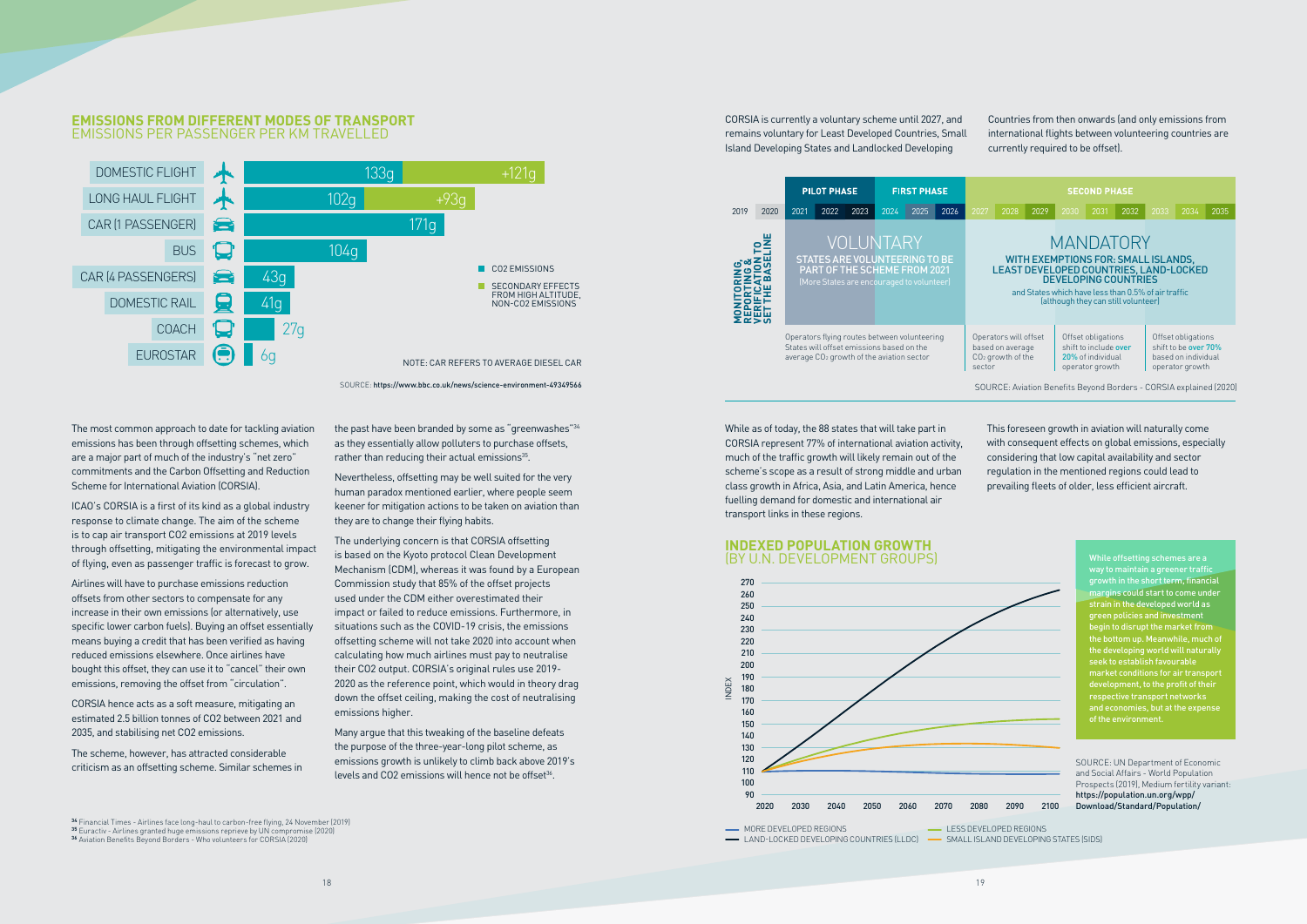### SECURING THE FUTURE OF AVIATION

Today's sustainability concerns are more than a passing trend. They are here to stay for the long term. Aviation now needs to work collectively to deliver sustainability across the value chain.

SOURCE: Hydrogen-powered aviation. A fact-based study of hydrogen technology,economics, and climate impact by 2050 - Clean Sky 2 JU and Fuel Cells and Hydrogen 2 JU, 2020

#### **COMPARISON OF NEW TECHNOLOGY AND SUSTAINABLE AVIATION FUELS AND NEW TECHNOLOGIES**

available as traditional ones, have limited effects on actual CO2 emissions, and battery powered aircraft are still too limited in range due to power to weight output and energy density.

Hydrogen is hence prevailing as the most promising long-term solution to zero-emissions aircraft, despite the previously mentioned hurdles that the technology faces. Airbus engineers believe that hydrogen could fuel aircraft through combustion in modified conventional gas-turbine engines, hydrogen fuel cells (through the conversion of energy from molecules into electrical energy), or synthetic fuels (through



hydrogen produced via renewable electricity that is blended with fossil fuels).

However, despite the enthusiasm around hydrogen and its high potential as a substitute to kerosene, the technology as of today still has many challenges and limitations to overcome.

It is important to note that the solutions explored above are not sustainable by default. They will not necessarily help achieve emissions reduction unless implemented with globally-applied science-based measures and constraints.

In the meantime, by seeking to reduce transport emissions and achieve climate targets without sacrificing regional connectivity, developed economies will continue investing in low emissions ground-based substitutes (such as high-speed rail).

Over the next decades, significant intervention in the developed world will increase the relative NPV and affordability of high-speed rail. This will consequently lead to a shift in demand, and considerably reduce air transport market shares on key short and medium haul routes. However, the inherent cost, uncertain externalities, and complexity of such high-speed infrastructure will make it an unlikely investment for many of the newly developing economies.

The shift in growth to regions such as Africa or South-Asia will fuel a demand for short, medium, and long-haul transport links in emerging countries. The focus of their governments will be on cost-efficient and scalable infrastructure that delivers high economic value and risks providing little or no consideration for environmental externalities. These economic needs, along with difficult climates and terrain in key growth

regions, will further boost the growth potential of aviation in these markets.

So, while low emissions propulsion technology has high potential to cut aviation emissions in the long run, the short to medium term development of highspeed ground transport will be an attractive path to cut transport emissions in the most wealthy countries. However, the rise of new growth epicentres in emerging regions will lead to equally strong air traffic and emissions growth, unregulated from an environmental perspective.

Uncoordinated and local approaches that hinder air transport will have a limited impact on emissions globally, and risk destabilising other industries and economies (including tourism and sectors reliant on air cargo) in doing so. Governments, regulators, organisations, and stakeholders of the aviation value chain need to work collaboratively and in parallel on achieving immediate and long term emissions reductions if aviation and its economic ecosystem are to prosper.

Technology breakthroughs will be the major drivers for environmental efficiency in the long term. For decades, common consensus has been that no real alternative to kerosene exists, but now the idea that alternative green energy sources could provide novel propulsion methods is materialising.

Sustainable aviation fuels and biofuels have recently emerged as a slightly cleaner complement to fossil fuels. Similarly, electric propulsion has been an exciting development thanks to exponential improvements in battery technology and its zero-emission model. However, sustainable fuel blends are still not as widely

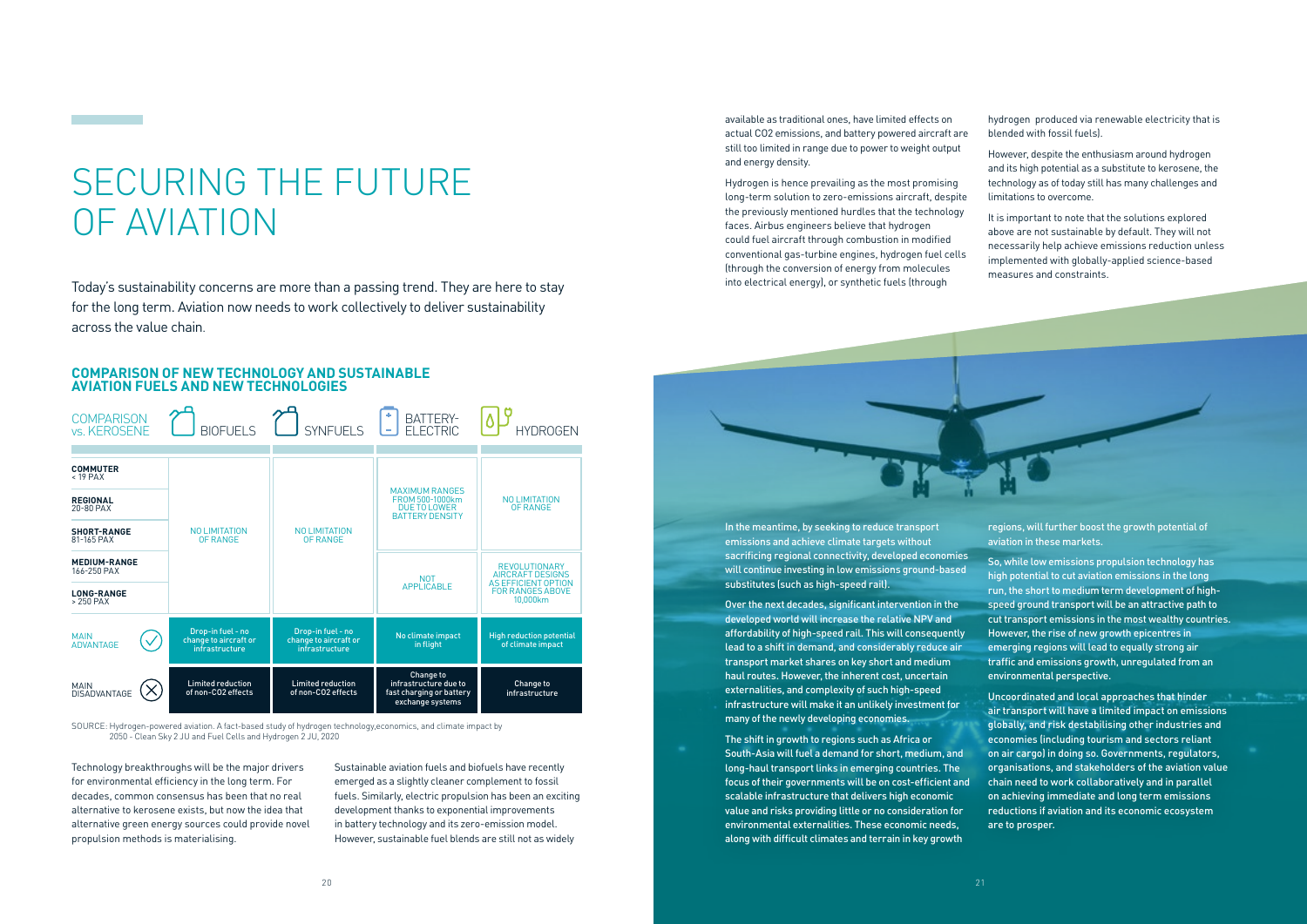Governments and public institutions will play an equally important role in the orchestration of a sustainable industry. They will need to employ novel mechanisms to ensure that longer-term environmental interests are achieved, without compromising competitive and economic benefits. These might include:

INSTITUTIONS, AND REGULATORS

### STRATEGIC RESPONSES - AVIATION ORGANISATIONS STRATEGIC RESPONSES - GOVERNMENTS,

In the short term, the focus for aviation organisations will continue to be on achieving operational excellence and tackling inefficiencies to mitigate current levels of emissions. This might include:

In the longer run, organisations public and private alike will need to redefine their priorities and strategies:

- **EXEC** Leveraging in house and external datasets and implementing digital solutions to streamline environmental efficiency and operational performance monitoring. Airports and air navigation service providers around the world are beginning to do so through live dashboards and digital twin technology<sup>37</sup>
- Reviewing and identifying inefficient operational practices to rethink and redesign processes **based on environmental cost benefit analyses** (environmental CBAs). Such CBA methods are already widespread in the public sector and promoted by the OECD as a rational and holistic decision-making tool<sup>38</sup>.
- Setting ambitious and impactful goals and working collaboratively with operational stakeholders to streamline efficiency. Heathrow is a prime example of an aviation organisation which plans to use bold goal setting in the carrying out of its 'Heathrow 2.0' sustainability strategy<sup>39</sup>.
- Seeking to obtain various independent ecocertifications across the organisation in order to maintain an audited standard of sustainability. For instance, Airports Council International (ACI) 'Airport Carbon Accreditation' scheme or the International Air Transport Association (IATA) Environmental Assessment (IEnvA) program are examples of certifications tailored to the air transport industry.
- **Fostering innovation through targeted tax vehicles.** investor incentives, legal frameworks, grants, and backed loan facilities to accelerate the development of green technologies through research and development (R&D) and entrepreneurship.
- Accelerating the production and adoption of mature sustainable fuels and propulsion technologies through public policy and infrastructure investment to enhance their scalability.
- **IMPLEMENTICORSIA in the voluntary phase** to boost demand for sustainable fuels and set a precedent for international coordination.
- **Ensuring that approaches are coordinated** and harmonised internationally to prevent the appearance of unbalanced market conditions amongst countries.
- **Publishing and maintaining widely available,** dynamic, and targeted sustainability data dashboards to ensure transparency and standardised reporting. Many airports are experimenting this with 'Airline League Tables<sup>'42</sup> for public noise performance monitoring, and Eurocontrol publishes a set of environmental indicators for European ANS monthly<sup>43</sup>.
- **Setting up smart performance incentive schemes** across the aviation industry that are strong enough to drive industry-wide change in the context of a green recovery. The air traffic management industry in Europe is already subject to similar mechanisms through the performance and charging scheme<sup>44</sup>.
- **EXP** Creating cross-industrial platforms and expert panels to drive thought leadership, innovation, and cooperation among the greatest minds in transport. The UK's 'JetZeroCouncil' is an example of such a partnership between industry and government to support the aim of achieving zeroemission flight by 2050.
- Considering the wider externalities of transport infrastructure and targeting investments accordingly, with the aim of creating an integrated and balanced transport network from an economic and environmental perspective.
- Defining a sustainability vision and strategy and rethinking a compelling growth strategy that is complementary to the former. International Airlines Group (IAG) has taken a step in the right direction with their 'Flightpath net zero' strategy.
- **Planning for multiple regulatory and market** scenarios, futureproofing business models accordingly. Organisations around the globe already do so, but it is ever more important to take environmental trends into account. Easy iet<sup>40</sup> and JetBlue<sup>41</sup> among others are examples of such planners, citing future environmental regulation and reputational damage as key risks in their annual reporting.
- Reassessing merger and acquisition (M&A) options, and strategic partnerships vertically with innovative solution providers and horizontally with comparative industries to drive change and boost resilience. Aviation has already started working with start-ups through acquisitions or incubation/acceleration programmes such as the 'Airport Innovation Accelerator' in the United States, ADP Group's 'Airport Startup Day', IAG's 'Hangar 51' programme, or Easyjet's collaboration with 'Founders Factory'.
- **Understanding and adapting to investor** Environmental, Social and Governance (ESG) trends and goals to maintain capital and debt raising capabilities. Earlier in 2020 JetBlue Airways relied on strong ESG credentials to secure a sustainabilitylinked loan, a world first for an airline set up by BNP-Paribas, a French bank .

**As aviation emerges from the unprecedented crisis brought on by COVID-19, there is a clear opportunity to accelerate green initiatives. The industry has been making green strides in the domain of environmental efficiency and policy makers are now placing sustainable development at the top of their agendas. But to reach emissions targets and ensure aviation** 

**develops into a green industry, long and shortterm decarbonisation efforts must be stepped up to the next level.** 

**Acting now is crucial. As we work collaboratively towards a strong recovery, green solutions must be implemented at all levels to secure the future of aviation in a world of sustainable transport.** 

**<sup>37</sup>** International Airport Review - Improving airport decision making with the Digital Twin concept (2019) **<sup>38</sup>** OECD - Cost-Benefit Analysis and the Environment: Further Developments and Policy Use (2018)

**<sup>39</sup>** Heathrow Airport Limited - Heathrow 2.0 2017 Sustainability Progress Summary (2018)

**<sup>40</sup>** Easyjet plc - Annual Report and Accounts 2020, Strategic Report (2020)

**<sup>41</sup>** JetBlue Airways - 2018 Sustainability Accounting Standards Board Report (2018)

**<sup>44</sup>** Steer/Egis - Further development in air traffic management in the area of performance incentives (2017)